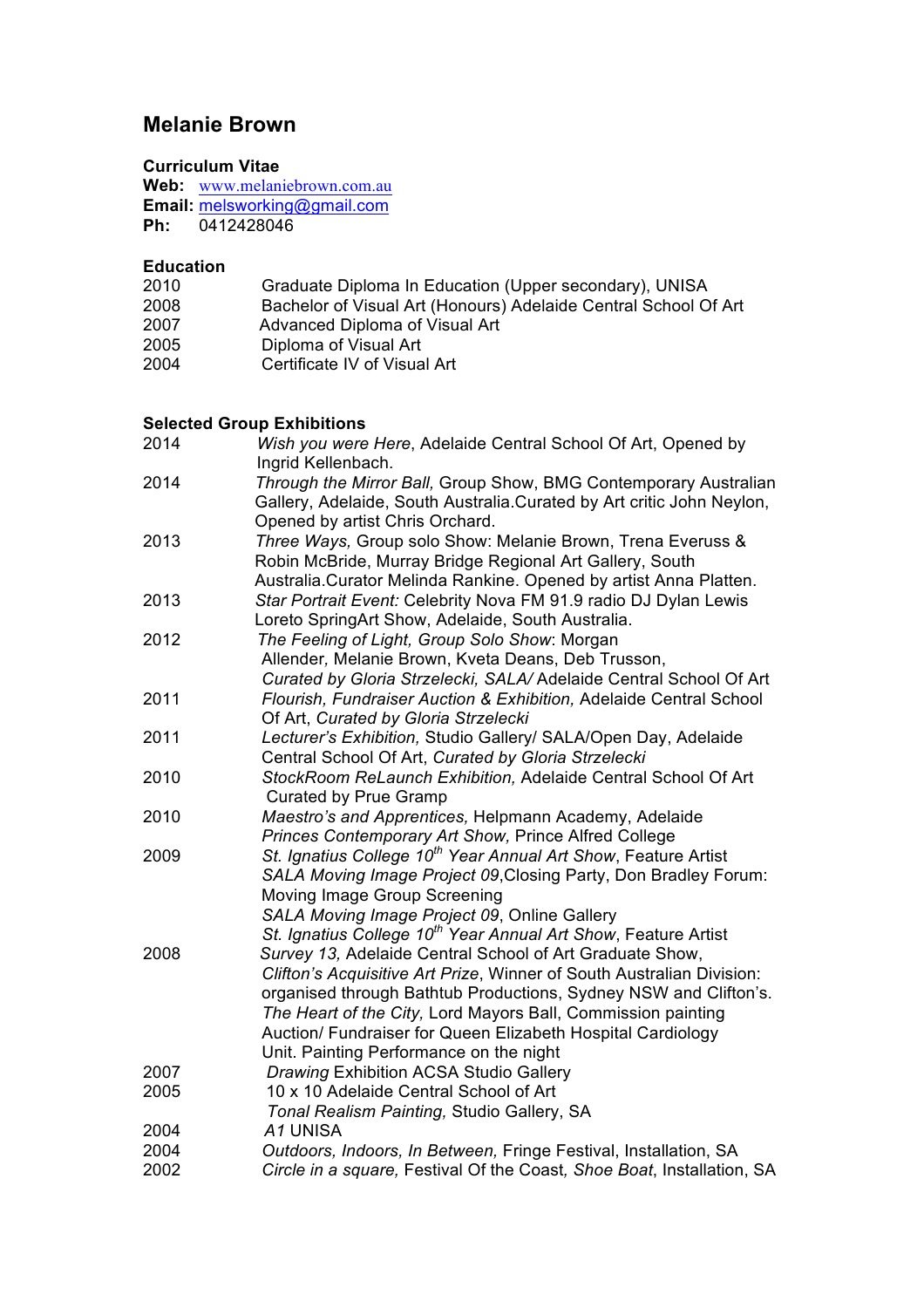#### **Awards & Prizes**

| 2104 | Winner Of The Kennedy Art Prize Peoples Choice Award           |
|------|----------------------------------------------------------------|
| 2013 | Winner of The Star Portrait Prize: Loreto Star SpringArt Show. |
|      | <b>Acquisitive Prize</b>                                       |
| 2011 | Golden Key Award, University Of South Australia, SA            |
| 2008 | Clifton's Art Prize SA Winner                                  |
| 2007 | ACSA Alumni Award, Adelaide Central School Of Art, SA          |
| 2006 | Scholarship, Adelaide Central School Of Art, SA                |
| 2005 | Scholarship, Adelaide Central School Of Art, SA                |
|      |                                                                |

#### **Biography**

| Adelaide Central School Of Art, SA<br>Lecturer in Painting & Life Drawing (Award Courses)<br>Lecturer (short courses) - Techniques Of the Old Masters,<br>Introduction to Oils, Introduction to Life Painting<br>Portrait Painting, General Drawing Fundamentals, Life Drawing<br>Fundamentals, Beyond the Mirror: The Self Portrait/ SACE<br>1 & 2 |
|-----------------------------------------------------------------------------------------------------------------------------------------------------------------------------------------------------------------------------------------------------------------------------------------------------------------------------------------------------|
| Summer School: Kickstart for SACE 1 & SACE 2 students                                                                                                                                                                                                                                                                                               |
| Artist studio Private Tuition in Painting, Adelaide South Australia<br>Tips & Techniques In Oil Painting: Old Masters & Contemporary<br>approaches. Workshop by Melanie Brown. Murray Bridge Regional<br>Gallery, Murray Bridge, South Australia.                                                                                                   |
| Artist Residency, Loreto College, South Australia, SACE yr 11<br>Secondary Students, 6 weeks duration.                                                                                                                                                                                                                                              |
| Guest artist/lecturer - Life Drawing & Self Portrait Workshops<br>(secondary students), Art Gallery Of South Australia, February, May                                                                                                                                                                                                               |
| Guest artist/lecturer, Ode to the Old Masters, Drawing/Pastel<br>workshop, Burnside Painters Group, SA                                                                                                                                                                                                                                              |
| Guest artist/lecturer - Life Drawing & Self Portrait Workshops<br>(secondary students), February, March, April, May, June, Art Gallery<br>Of South Australia                                                                                                                                                                                        |
| Guest artist/ Artist talk and demonstration, Burnside Painters Group<br>Xmas Show, SA                                                                                                                                                                                                                                                               |
| Guest artist/ Lecturer: Ode To The Old Masters Pastel Workshop<br>Burnside Painters Group, SA                                                                                                                                                                                                                                                       |
| Private Comission, Austin Texas, USA                                                                                                                                                                                                                                                                                                                |
| Guest artist/lecturer - Life Drawing & Self Portrait Workshops<br>(secondary students), Art Gallery Of South Australia,<br>February, March, April, June, July                                                                                                                                                                                       |
| Art4play: Drawing Sessions, SA<br>Lecturer: Short Courses, Adelaide Central School Of Art, SA<br>Introduction to Oils, Drawing Class supervision                                                                                                                                                                                                    |
| Private Comission - Portraiture, SA<br>Artist in schools, Prospect Primary School. Mural and banners,<br>workshops, SA                                                                                                                                                                                                                              |
|                                                                                                                                                                                                                                                                                                                                                     |

## **Art related activities**

| 2015 | ACSA Summer School. Life Drawing Fundamentals                    |
|------|------------------------------------------------------------------|
| 2015 | Portraiture Workshop: Classical & Contemporary Portrait Painting |
|      | Facilitator: Melanie Brown, Crafers, South Australia             |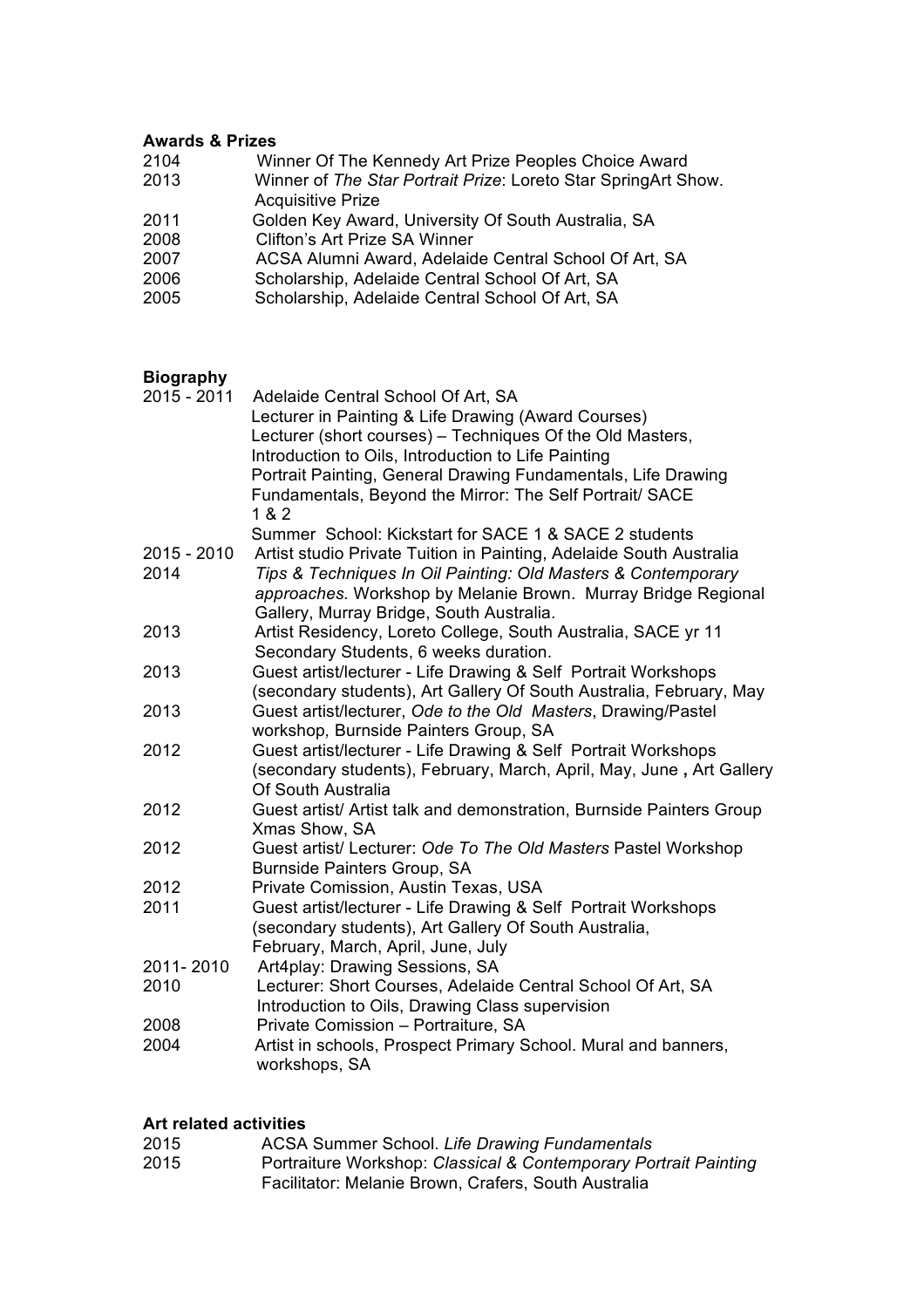| 2014                | Portriature Workshop. Tips & Techniques in Oil Painting, Murray                  |
|---------------------|----------------------------------------------------------------------------------|
|                     | <b>Bridge Regional Gallery.</b>                                                  |
| 2014                | Portraiture Workshop: Classical & Contemporary Portrait Painting                 |
|                     | Facilitator: Melanie Brown, Crafers, South Australia                             |
| 2014                | Professional Development, New Caledonia.                                         |
| 2013                | St Aloysuis College, Guest Speaker, SACE Art show                                |
| 2013                | Guest artist, Argo SpringArt Launch, Loreto SpringArt Star Portrait<br>Event, SA |
| 2013                | Guest artist Loreto SpringArt Star Portrait Event/ Celebrity                     |
|                     | Supernova DJ Dylan Lewis, Portrait, SA                                           |
|                     | sitting, Premier Art Supplies, SA                                                |
| 2013                | Flinders University Professional Development, Successful Models of               |
|                     | Supervision, faciltator Don Housman, SA                                          |
| 2013                | Professional Development, Workshop: Honours Supervision,                         |
|                     | Barbara Bolt, Adelaide Central School Of Art, SA                                 |
| 2013                | Professional Development by Research, Bali, Indonesia                            |
| 2012                | Guest Artist Talk, Feeling Of Light Exhibition, Adelaide Central                 |
|                     | School Of Art Gallery, SA,                                                       |
|                     | Guest Artist Talks, Drawing Department, Open Day Artist talks,                   |
|                     | Adelaide Central Shool Of Art, SA                                                |
|                     | Professional Development by Research: Italy, Spain, Portugal                     |
|                     | Professional Development, Supervision Core workshop 1 & 2.                       |
|                     | Faciltator Don Housman, Flinders University, SA                                  |
|                     | Professional Development, Conflict Management, Valerie                           |
|                     | Redman, Adelaide Central Shool Of Art, SA                                        |
| 2013 - 10           | Member of The Art Students League of New York member                             |
| 2015-2009           | <b>NAVA Membership</b>                                                           |
| 2012                | Facilitator, Outreach Program Staff Professional Development, Child              |
|                     | Safe Workshop, Adelaide Central Shool Of Art, SA                                 |
| 2011                | Professional Development Colour Workshop, Adelaide Central Shool                 |
| 2011                | Of Art, SA<br>WEA Computer Graphics Course, SA                                   |
| 2012 - 2009         | Helpmann Academy Ning member                                                     |
| 2010                | Graduate Talk: Information Night, Adelaide Central School Of Art                 |
| 2010                | Research/ travel New York, Los Angeles                                           |
| 2009                | Graduate Talk: Open Day, Adelaide Central School Of Art                          |
| 2008                | ACSA Scholarship selection committee                                             |
| 2007                | Encaustic workshop with Mary Jean Richardson                                     |
| 2006                | ACSA Scholarship selection committee (School leavers entry                       |
|                     | scholarships)                                                                    |
| 2005                | Professor Godwin Bradbeer, 6 day drawing marathon                                |
| 2002                | Festival of the Coast, Circle in the Square, Assistant Coordinator with          |
|                     | artist Meredith Russell. Role included set maker, performer, Site                |
|                     | <b>Specific Sculpture</b>                                                        |
|                     |                                                                                  |
| <b>Publications</b> |                                                                                  |
| 2014                | The Weekend Australian, Review, Kennedy Art Prize, pg 4.                         |
| 2014                | Through the Mirror Ball, Catalogue cover Image, Group Show,                      |
|                     | BMGArt Contemporary Australian Gallery, Adelaide, South                          |
|                     | Australia. Curated by John Neylon                                                |
| 2013                | Loreto Star portrait event/ Portrait Sitting, City Messenger                     |
| 2012                | Feeling Of Light, Catalogue, Adelaide Central School Of Art                      |
|                     | Gallery, SA                                                                      |
|                     | Adelaide Review, South Australian Living Artists Festival, Image                 |
|                     | <b>Bone Shaker</b>                                                               |